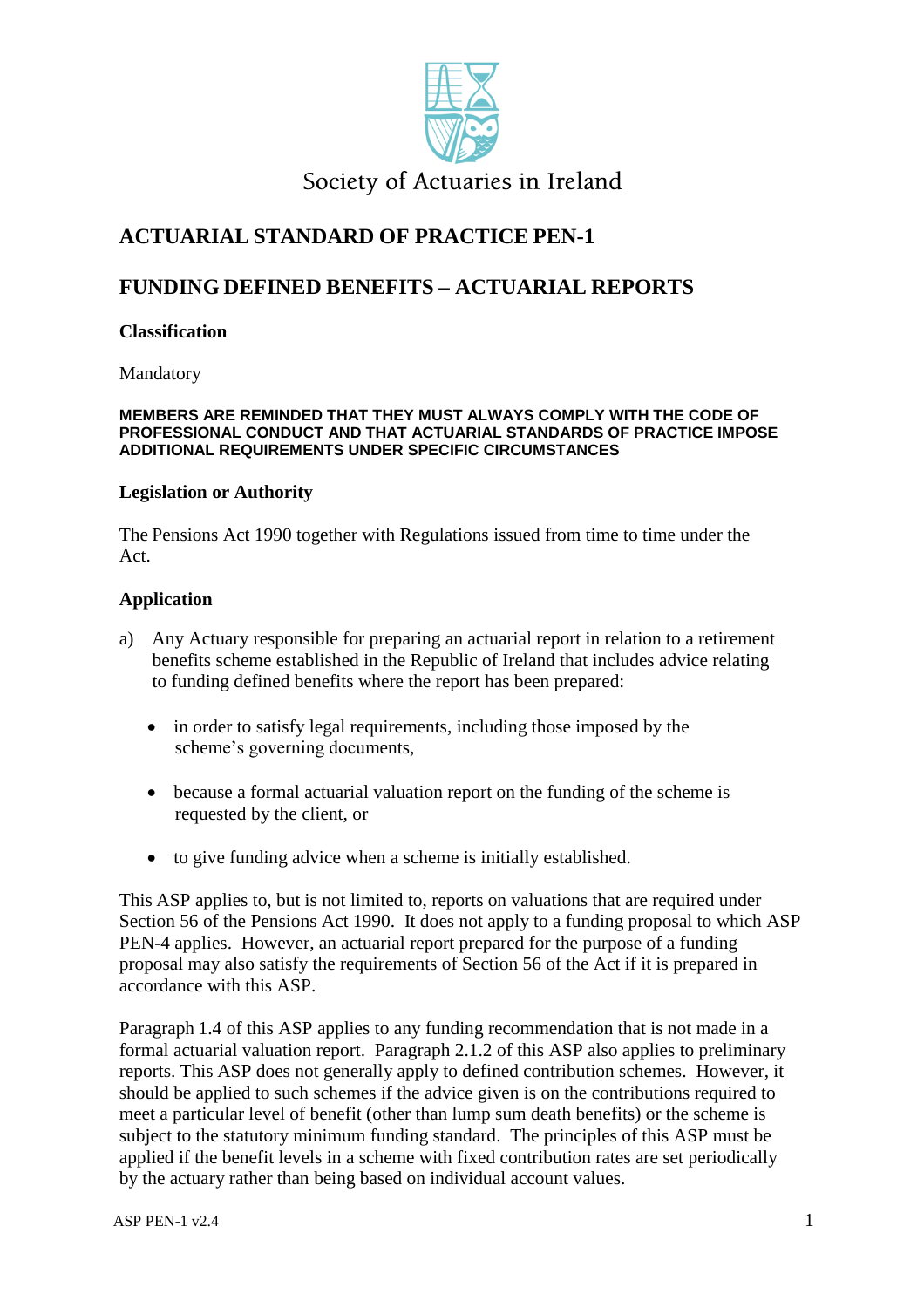

This ASP does not apply to the calculation of Revenue maximum contributions to defined contribution schemes.

This ASP does not apply to calculations of pension expense or directors' remuneration disclosures for employers' accounts.

| <b>Version</b> | <b>Effective from</b> |
|----------------|-----------------------|
| 1.0            | 01.09.1994            |
| 2.0            | 01.07.2005            |
| 2.1            | 30.12.2006            |
| 2.2.           | 01.07.2008            |
| 2.3            | 01.11.2010            |
| 2.4            | 01.01.2014            |
|                |                       |

## **Definitions**

*"the Act"* means the Pensions Act 1990

*"ASP"* means Actuarial Standard of Practice

*"should"* (where the context requires) indicates that members of the Society to whom this ASP applies must comply with a particular requirement or prohibition, unless the circumstances are such that the requirement or prohibition is inappropriate and noncompliance is consistent with the standards of behaviour, integrity, competence and professional judgement which other members or the public might reasonably expect of a member

*"the Society"* means the Society of Actuaries in Ireland

*"Statutory Guidance"* means guidance issued by the Pensions Board and prescribed by the Minister for Social Protection under the Occupational Pension Schemes (Funding Standard) Regulations 1993-2009 (as amended or replaced).

*"Statutory funding level"* means the resources of the scheme expressed as a proportion of the liabilities of the scheme where the resources and liabilities are those that are referred to in Section 44, Part IV of the Pensions Act (as amended).

## **1 Introduction**

1.1 The main purpose of this ASP is to ensure that reports contain sufficient information to enable the expected future course of a scheme's contribution rates to be understood and also to enable the current solvency level of a scheme to be understood. The ASP is therefore intended to ensure that the methods and assumptions used are properly explained and that variations between the assumptions chosen and actual experience are analysed in the report.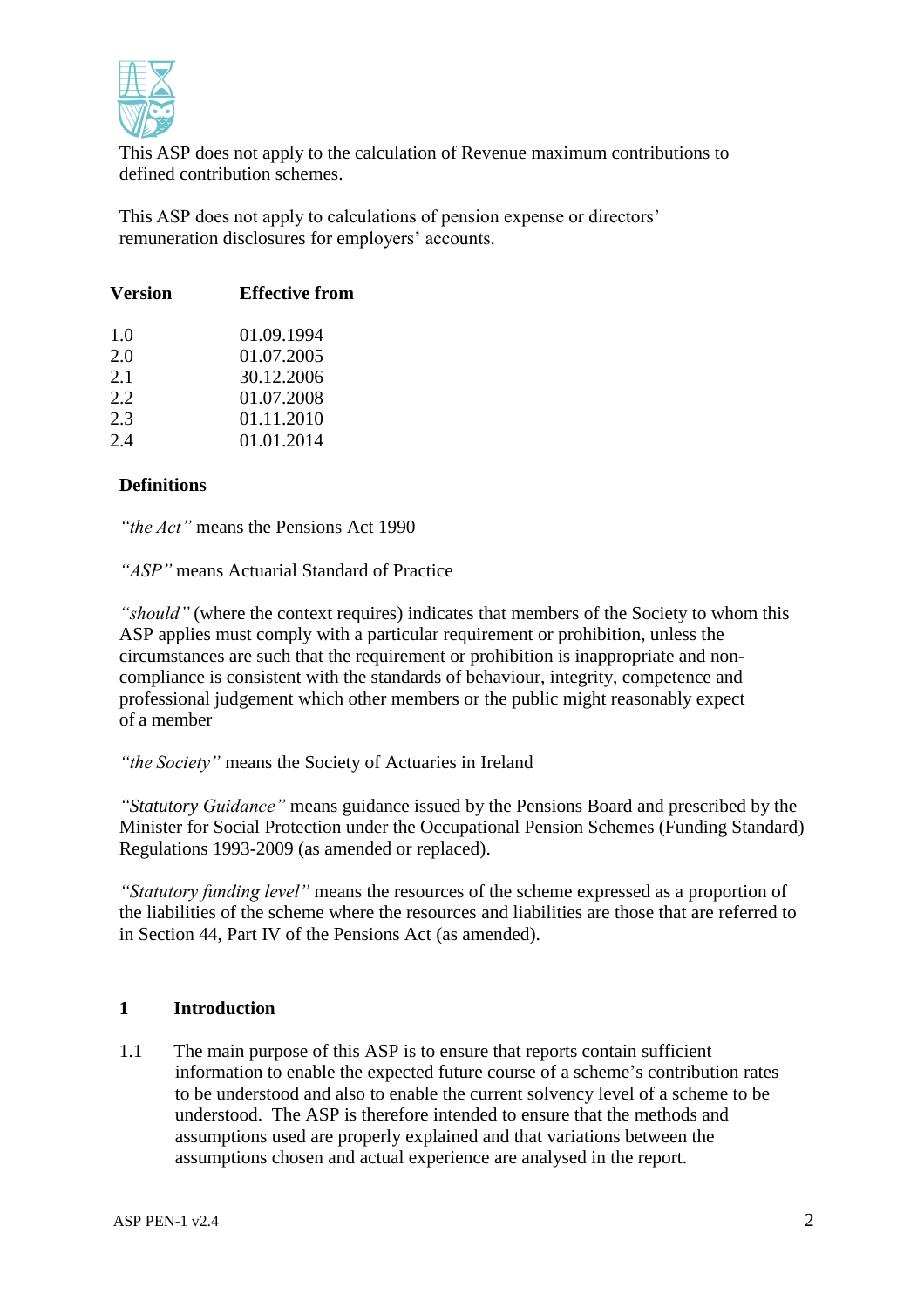

- 1.2 This ASP is not intended to restrict the actuary's freedom of judgement in choosing the method of valuation and the underlying assumptions employed in deriving the contributions referred to in paragraph 2.6.2 (or commenting on their adequacy) where these are not restricted by legislative requirements.
- 1.3 In this ASP references to the previous or preceding valuation or report mean the previous or preceding valuation or report of a similar nature, whether carried out by the actuary or another actuary.
- 1.4 The actuary may need to update the funding advice between formal actuarial valuations to allow for benefit changes, or to take account of recent experience that differs from the actuarial assumptions. The actuary should exercise judgement to consider the extent to which updated funding advice should comply with this ASP.
- 1.5 This ASP continues to apply while a scheme is run as a closed fund. Where an event occurs which under a scheme's Trust Deed and Rules triggers winding- up, the actuary must consider whether it would be appropriate to advise the trustees that an actuarial valuation should be carried out. The ASP continues to apply where a scheme has commenced winding-up, although in such circumstances some parts of the ASP might not be applicable (see paragraph 2.2.3 below).

## **2 The Report**

### **2.1 Introduction**

- 2.1.1 The items in paragraphs 2.2 to 2.10 below, except where otherwise indicated, are essential components of a report. Suitable explanations of other features may also be very important and therefore additional information may often be desirable.
- 2.1.2 Should a preliminary report be issued not including all the components listed below, in the expectation that a further and full report will be made, it must be made clear in the preliminary report that it does not conform to ASP PEN-1 but that the further report will do so.
- 2.1.3 The actuary must ensure that the report is clear and appropriate to the circumstances and its intended audience.

#### **2.2 Basic Information**

2.2.1 The report must make it clear to whom it is addressed, by specifying the client. The report must state the purpose for which the valuation is made and the dates as at which the current valuation and, if applicable, the immediately preceding valuation were conducted. The report must be signed by the actuary and the date of signing must be provided.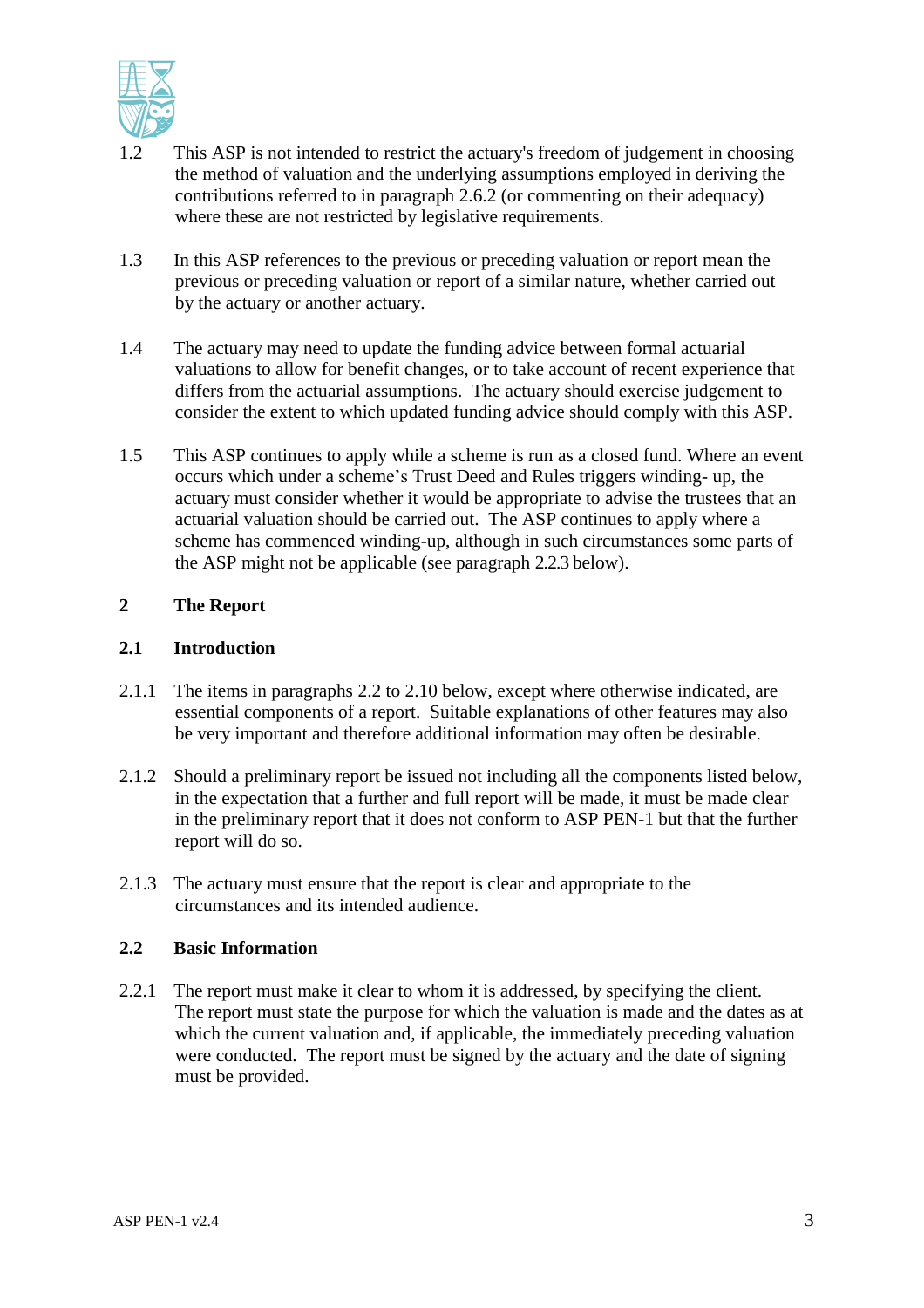

- 2.2.2 Although any report will be addressed to the actuary's client (normally the trustees) the actuary needs to bear in mind that the client may wish to make the report available to third parties. Any limitations on the extent to which third parties can rely on the advice must be set out in the report.
- 2.2.3 The report must state that it has been prepared in accordance with ASP PEN-1 current at the date the valuation report is signed. The actuary need not comply with any part of ASP PEN-1 that is clearly inappropriate, but a complete explanation of all such departures must be given. If the valuation is intended to satisfy the requirements of Section 56 of the Act, the report must state that this is the case and must confirm that the actuary signing the report holds a current Scheme Actuary Certificate.
- 2.2.4 The report must also refer to any legislative provisions and, if applicable, the appropriate sections of the legal documentation of a scheme under which the valuation is being made.
- 2.2.5 The report must include a statement of the benefits which have been valued. This may be a summary of the terms of the scheme or a reference to appropriate documents. Reference must be made to the extent to which allowance has been made for discretionary increases in benefit (and the recent practice in granting such increases) or discretionary benefits. If the actuary has excluded from the report assets and corresponding liabilities in respect of certain benefits, such as AVCs and pensions secured by annuities, the report must note these exclusions.
- 2.2.6 Where there is any doubt about the benefits, the actuary must specify where the uncertainty exists and make clear the assumption made.
- 2.2.7 The report must include a summary of the membership on which the investigation is based.
- 2.2.8 The report must state that the actuary has relied on the accuracy of the information provided by the trustees or administrators. The actuary must take reasonable steps to satisfy himself or herself that the data provided by the trustees or administrators is of adequate quality for the purpose of the valuation. If the actuary has any reason to doubt that the data is sufficiently reliable, the report must be qualified appropriately.
- 2.2.9 The report must include a summary of the investment strategy being pursued by the trustees, a statement of the market value of the assets at the valuation date and a summary of the investments held, subdivided between the main asset classes. If the scheme's assets are invested in an insurance policy or policies and a breakdown is not possible, a description of the nature of the policy or policies must be given. The report must confirm the source of the information on the scheme's investments. If the actuary has any reservations as to the asset information provided, this fact must be stated. Any reduction in the assets due to self-investment and concentration of investment (within the meaning of the Act) must be quantified.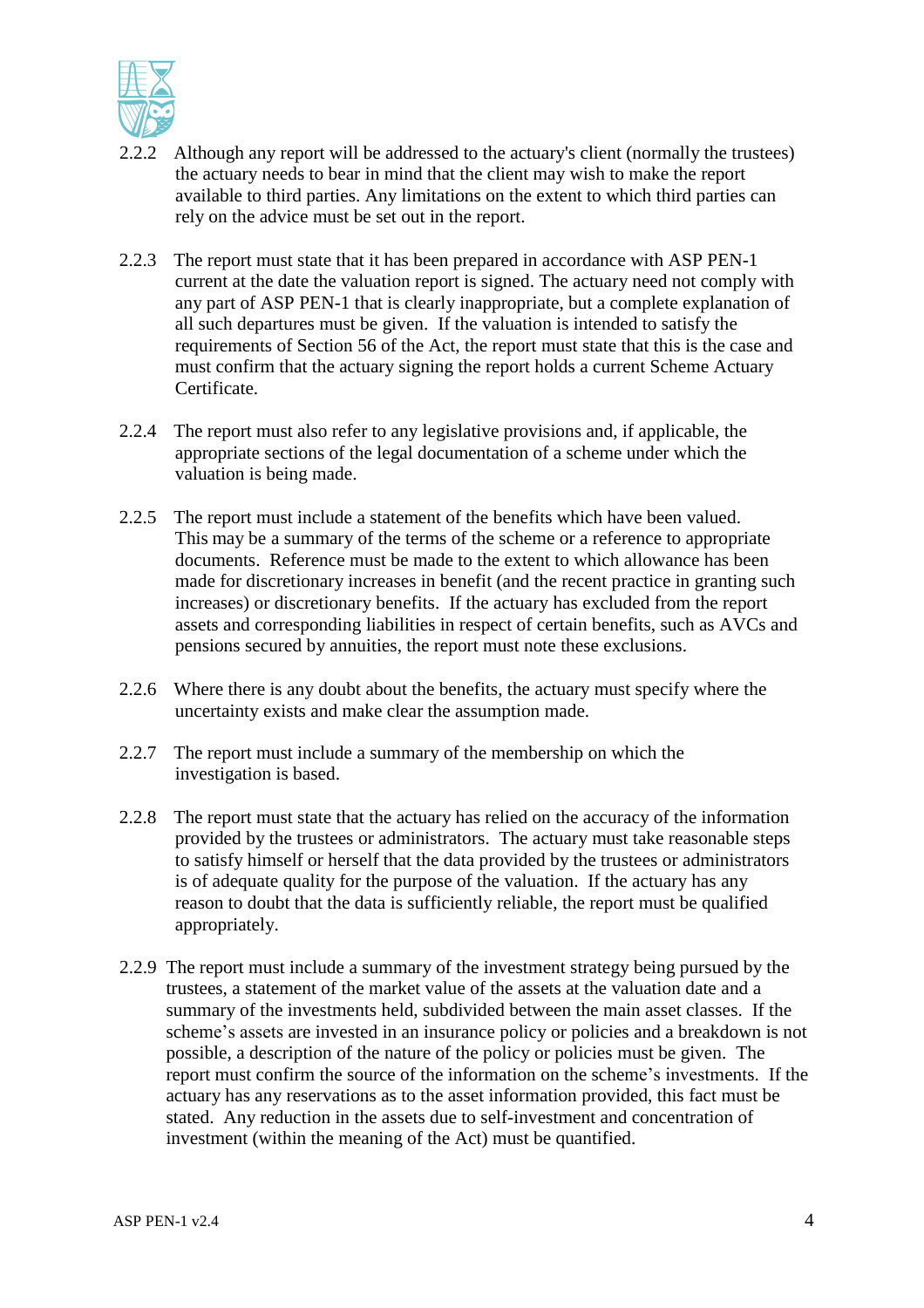

- 2.2.10 Reference must also be made to any insurance arrangements in place for the benefit of the scheme. This includes group life assurance held by the trustees. Information on any self-insurance of scheme benefits must be provided and where the funding position could be materially affected by the death of one or more members, this must be highlighted.
- 2.2.11 If part of the assets of the scheme to be taken into account for the purpose of meeting the Funding Standard or Funding Standard Reserve take the form of contingent assets or unsecured undertakings (as defined in Statutory Guidance in relation to Section 47 of the Pensions Act issued by the Pensions Board), the Scheme Actuary must carefully consider whether he or she has the relevant skills to competently value such assets. Where necessary, the Scheme Actuary must ensure that advice and guidance is sought from appropriate experts (which may include but is not limited to legal advisers, covenant assessors or corporate debt specialists) when determining the value to be placed on the contingent assets. The report must include a brief description of the contingent assets or unsecured undertakings held by the scheme and how they have been valued and must specifically refer to any minimum period over which such assets are in place. When valuing or considering the use of contingent assets or unsecured undertakings, the Scheme Actuary must refer to and take account of the content of the Statutory Guidance referred to in this paragraph issued by the Pensions Board.
- 2.2.12 The requirements of 2.2.11 may be met alternatively by appropriate reference to a separate legal agreement documenting as a minimum the above information in relation to the contingent assets or unsecured undertakings. In this case, the value of the contingent asset and the source of the valuation should be specified in the report together with the reference to the agreement.

#### **2.3 Inter-valuation Period**

2.3.1 The report must include a statement of the rates or amounts of contribution paid during the inter-valuation period; and also those recommended in the previous report and, where the amounts involved are material, in any subsequent advice. The report must also include a commentary on any material developments affecting the scheme during that period, and on any significant variations in experience from the assumptions made at the previous valuation.

## **2.4 Funding**

- 2.4.1 The report must state the funding objectives on which the advice referred to in paragraph 2.6.2 has been based. The report must note any changes in the funding objectives since the previous report.
- 2.4.2 The implications of the funding objectives for the stability of contribution rates must be explained.
- 2.4.3 Where the scheme has more than one funding objective, comment must be made on the difference between the objectives.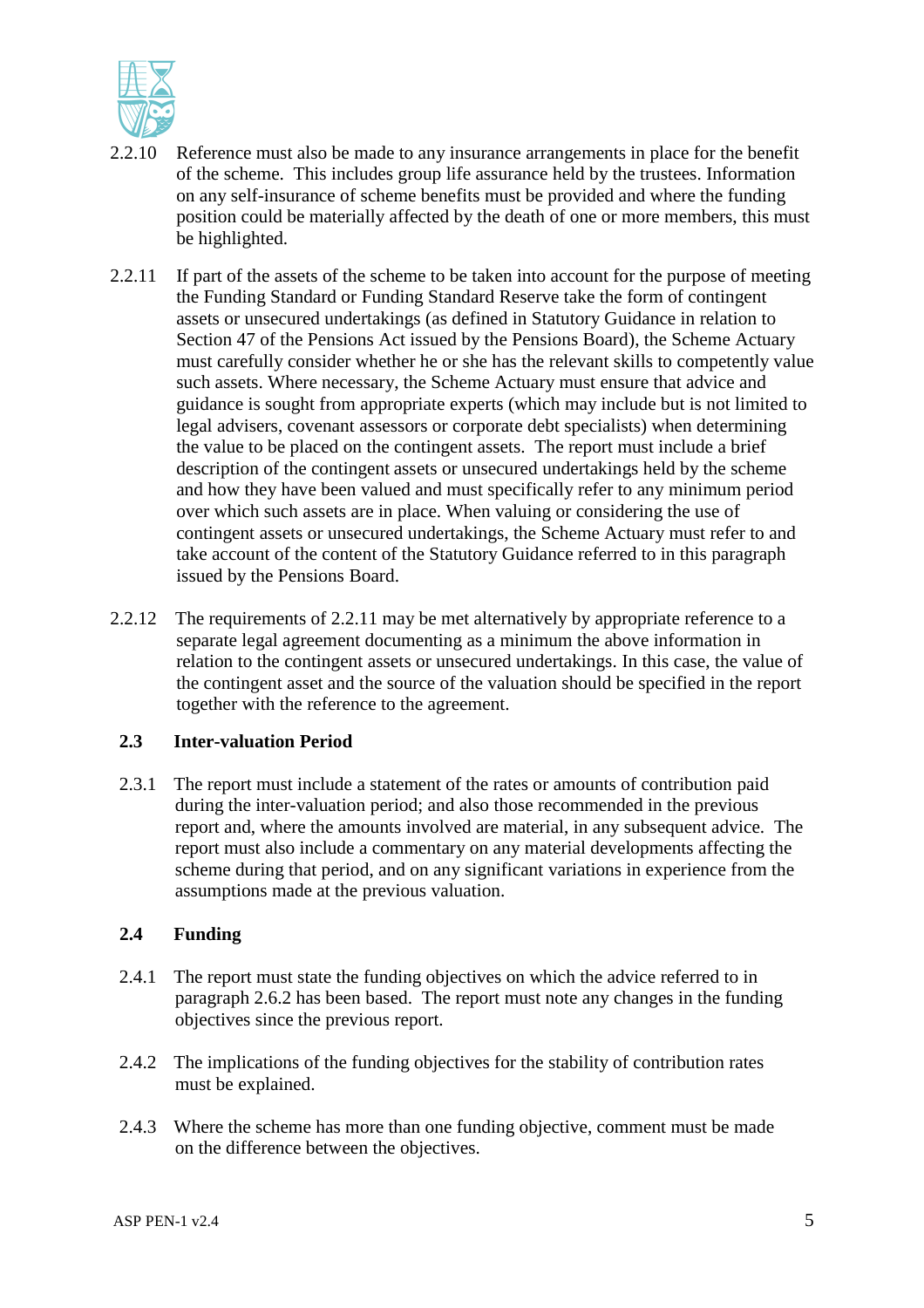

## **2.5 Valuation method and assumptions**

- 2.5.1 The report must contain a summary of both the demographic assumptions and economic assumptions made, explicitly and implicitly, in valuing both the liabilities or target benefits, and the assets at the valuation date. The summary must include assumptions such as the exercise of material options by the members. A statement must be made as to the extent to which there have been changes to the assumptions used since the previous report.
- 2.5.2 The derivation of the assumed rate of investment return(s) at the valuation date should be explained. In particular, an explanation of how these assumptions are influenced by the trustees' investment strategy and funding objectives should be provided.
- 2.5.3 The report must identify the mortality table(s) used in respect of pre- and postretirement periods, in sufficient detail that another actuary could replicate the calculations and must state the life expectancy for a person reaching normal retirement age at the valuation date. The report must explain the assumptions made in relation to future mortality improvements and quantify the impact that these assumptions have on life expectancy for future cohorts of retirees.
- 2.5.4 The report must explain the method employed in developing the advice referred to in paragraphs 2.6.2 and 2.6.4 below and whether and in what way future entrants have been taken into account in the valuation. A note must be made of any changes to the method set out in the previous report.
- 2.5.5 The report must draw attention to those assumptions to which the valuation results are particularly sensitive.

## **2.6 Valuation results**

- 2.6.1 The report must state the value of assets, the value of accrued liabilities and the funding level on the basis being used for the current valuation. The report must also include an analysis of the actuarial surplus or funding level compared with the position disclosed by the previous valuation. The analysis must be sufficient to identify the relative significance of the material items of actuarial gain or loss including changes in the valuation method and the valuation assumptions.
- 2.6.2 The report must recommend contributions consistent with the funding objectives for the period until the next formal actuarial valuation. Alternatively, if contributions are determined elsewhere, e.g. in governing documentation, so that a recommendation by the actuary is inappropriate, the report must include comment on the adequacy of the rate.
- 2.6.3 The level of detail in the report must be sufficient, in the normal course of events, to determine unambiguously the contributions that should be paid without further reference to the actuary. In particular the following must be considered: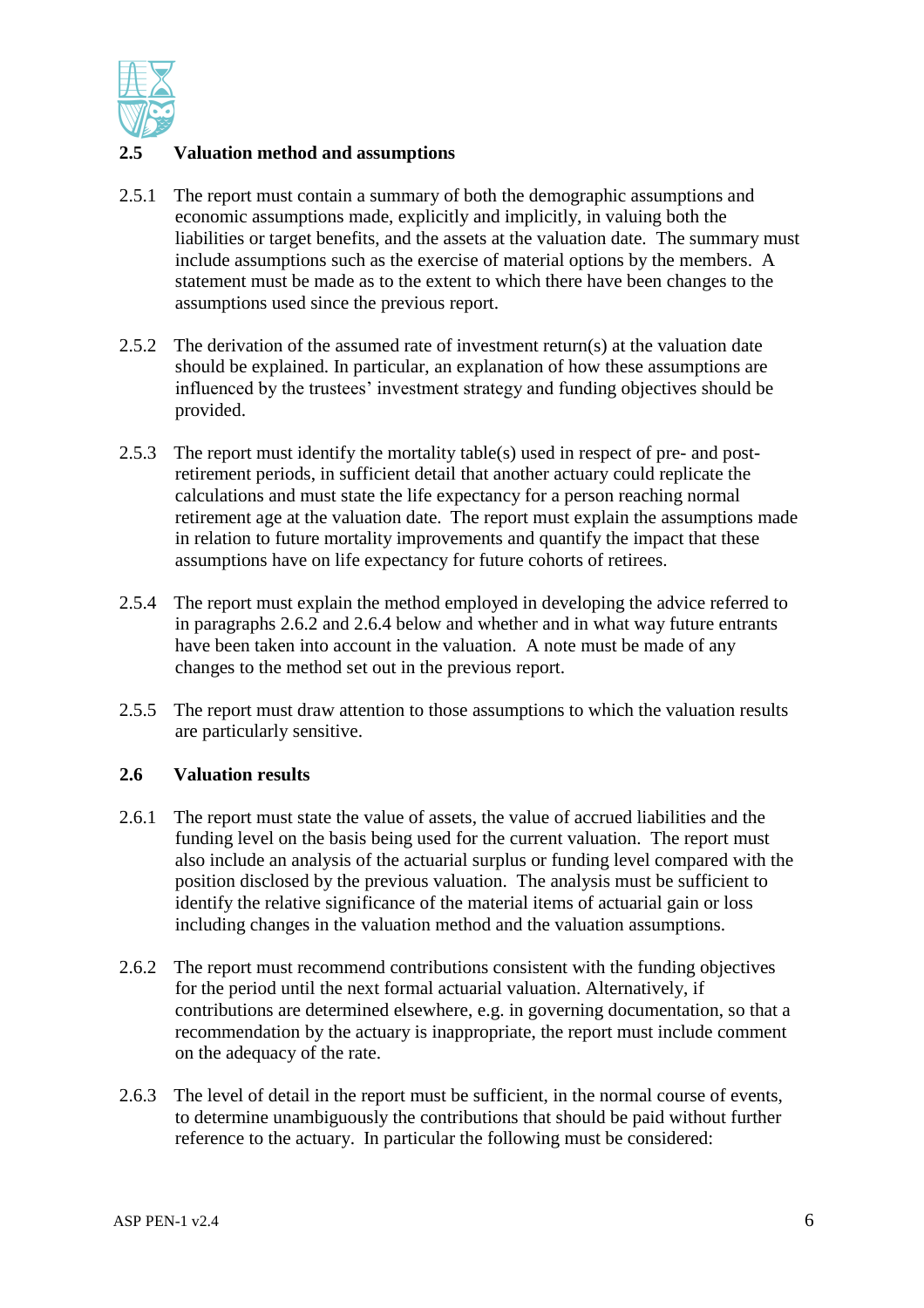

- (i) (if applicable) whether AVCs are excluded from the member contribution rate,
- (ii) whether premiums for death benefit insurance are payable in addition to a fixed contribution rate,
- (iii) whether expense payments are payable in addition to the fixed contribution rate,
- (iv) the definition of pensionable payroll,
- (v) the timing and frequency of contributions, and
- (vi) the effective dates of any changes to the contribution rate including changes effective from the valuation date.
- 2.6.4 The actuary should state the implications for the recommended contribution rate in the longer term (for example, over the future working lifetime of active members) if these differ from the contributions recommended in accordance with paragraph 2.6.2.
- 2.6.5 References to contributions and contribution rates above or elsewhere in this ASP are not intended to constrain the way future contributions are described.

#### **2.7 Statutory minimum funding standard and funding standard reserve**

- 2.7.1 In the case of a scheme subject to the statutory minimum funding standard, the report must state:
	- (i) the amount of the statutory liabilities valued in accordance with ASP PEN-3 and the statutory funding level at the valuation date, or the date of the most recent Actuarial Funding Certificate.
	- (ii) the amount of the funding standard reserve valued in accordance with ASP PEN-3 and the reserve funding level (i.e. the proportion of the funding standard reserve that is covered by the resources of the scheme) at the valuation date, or the date of the most recent Funding Standard Reserve Certificate.
- 2.7.2 Where the previous valuation complied with either requirement outlined in 2.7.1, the actuary must include the relevant figures from the previous valuation in the report.
- 2.7.3 For valuation dates prior to 1 January 2016, the report should state that the funding standard reserve requirement comes into effect on 1 January 2016. The report should also state whether, on the basis of the assumptions made (section 2.5) and the contributions recommended, the scheme is expected to meet the funding standard reserve requirement when it comes into effect.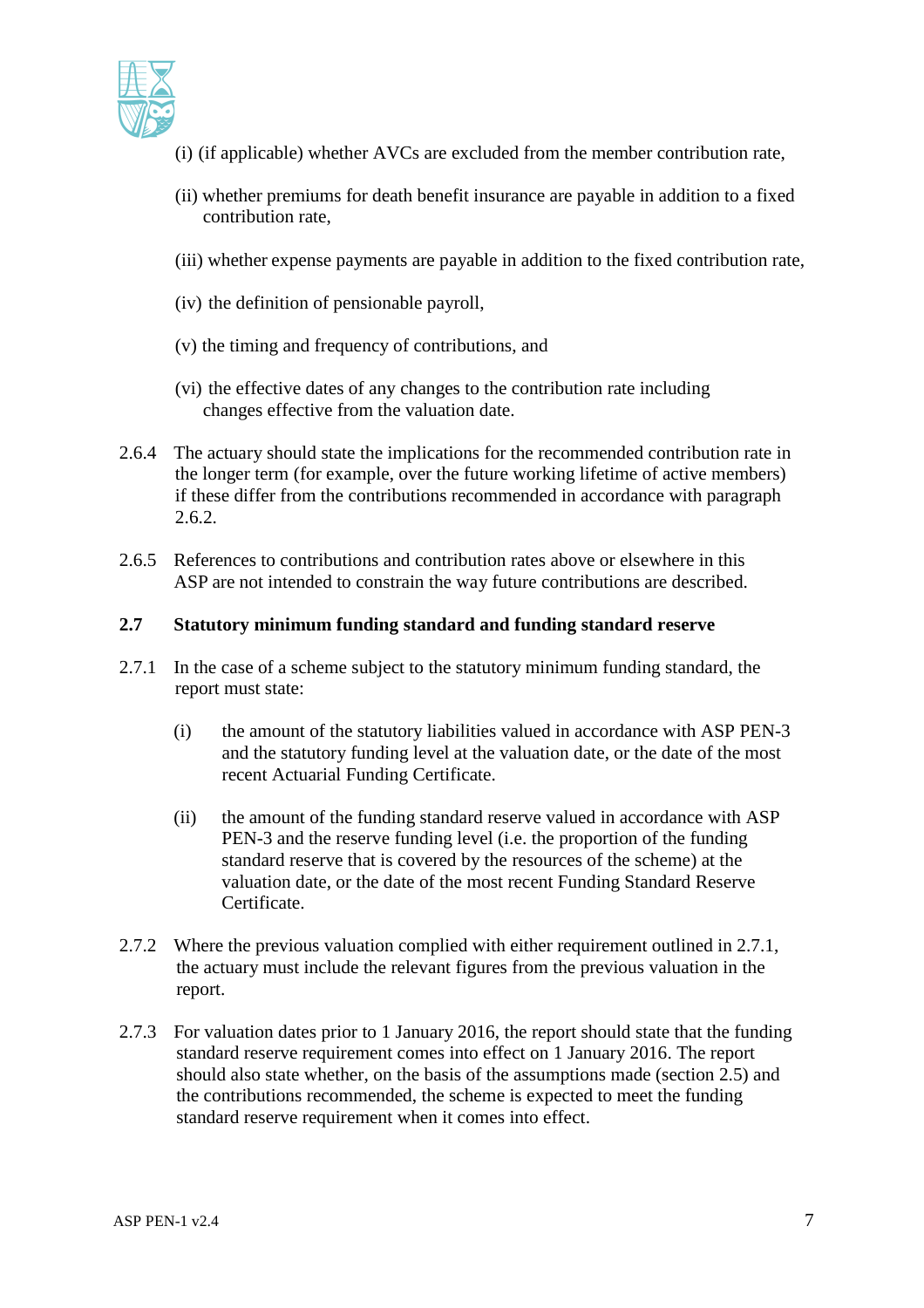

## **2.8 Discontinuance funding level**

- 2.8.1 The liabilities that would arise in the event of an actual wind-up may be greater than the liabilities taken into account for the purpose of determining the statutory funding level. If this is the case, or if the scheme is not subject to the statutory minimum funding standard, the report must estimate the liabilities that would arise if the scheme were to wind up as at the date of the valuation and the proportion of such liabilities that would have been covered by the assets of the scheme at the valuation date ("the discontinuance funding level").
- 2.8.2 If, for the purpose of calculating the statutory funding level and/or the discontinuance funding level, the liabilities in respect of active and deferred members have been valued on the assumption that such liabilities would be discharged by the payment of transfer values in the event of a wind-up, the report must point out that the value of the liabilities does not represent the cost required to buy out the accrued benefits on a guaranteed basis (i.e. by purchasing deferred annuities).

#### **2.9 Investment risk**

- 2.9.1 The report must include an analysis of the scheme's exposure to investment risk and the sensitivity of the funding position to future investment market changes.
- 2.9.2 The actuary should:
	- (i) explain the scope for variability in the recommended contributions referred to in paragraph 2.6.2 and the funding level referred to in paragraph 2.6.1, having regard to the assets held and the form and incidence of the liabilities;
	- (ii) to the extent that this has not already been addressed in the report, indicate the contribution rate that would be required, and the relative level of variability in that contribution rate and the funding level, if the assets were invested in a mixture of fixed interest and index-linked long dated government bonds at the effective date of the valuation. The assumed rate of return should reflect the actual gross redemption yield on such bonds or the yield on a government bond index of appropriate duration (subject to adjustment to reflect the possible risk of default if some or all of the bonds in the index are not considered investment grade), and the liabilities were valued accordingly
- 2.9.3 Unless the funding level referred to in paragraph 2.6.1 is the statutory funding level, the actuary should explain the scope for variability in the statutory funding level (and funding standard reserve funding level, if applicable), having regard to possible investment market changes and to the relationship between the assets held and the form and incidence of the statutory liabilities. This would normally include providing information on how the statutory funding level (and the funding standard reserve funding level, if applicable) would vary under different investment strategies and asset allocations, and varying interest rate environments.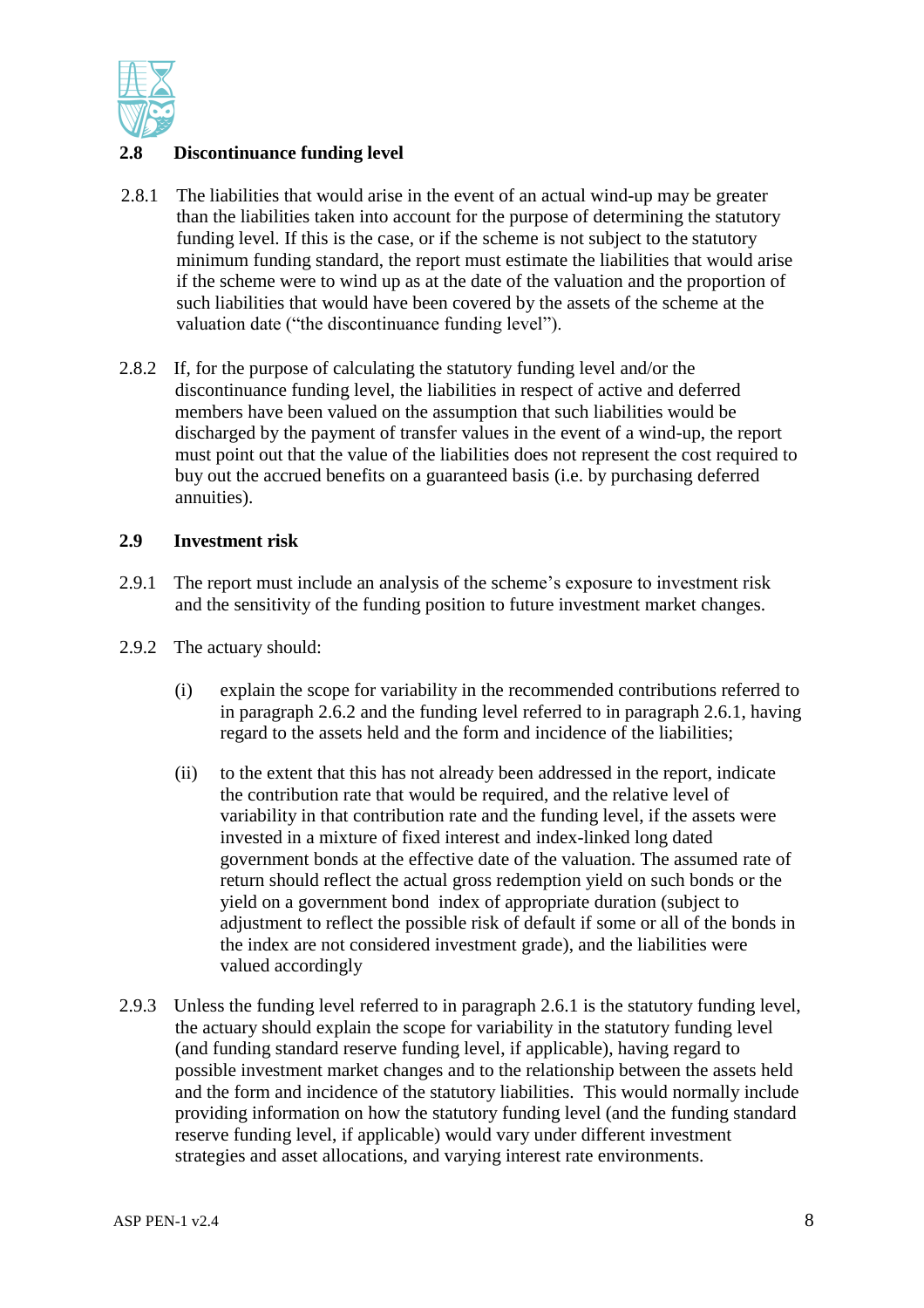

- 2.9.4 Attention must also be drawn to specific investment risks that are relevant to the scheme, in particular currency mismatching, concentration of assets, and selfinvestment.
- 2.9.5 The report must contain sufficient analysis to convey a reasonable understanding of the nature and extent of the investment risk. The actuary is, however, not required to give investment advice.
- 2.9.6 The requirements of section 2.9 may be met alternatively by appropriate references to a separate report dealing with investment risk that includes comparable information and analysis to that specified in paragraphs 2.9.1 – 2.9.5. If such a report is available to the actuary, and he or she is satisfied as to its suitability for this purpose, the actuary may refer to the report on investment risk, stating the effective date of the report, the author and, if required, the relevant sections in the report on investment risk that meet the requirements of section 2.9 of this ASP. The actuary may also append the investment report to the valuation report in its entirety, or if he or she considers it appropriate, the relevant sections of the investment report, provided that if only the relevant sections are appended, the author and effective date of the full report is referred to in the valuation report.

#### **2.10 Other risks**

- 2.10.1 The actuary must also comment in the report on other risks that may impact the scheme's future development. The actuary need not refer to all the risks the scheme is exposed to, but should comment on those risks that in his or her opinion are significant in relation to the likely future development of the scheme. Without prejudice, these risks may include:
	- Improvements in longevity
	- Demographic changes
	- Employer covenant
	- Legislative, regulatory or statutory guidance changes
	- Market changes (including risk of default on bond holdings)
	- Scheme administration
	- Other financial risks e.g. inflation, salary increases, etc.